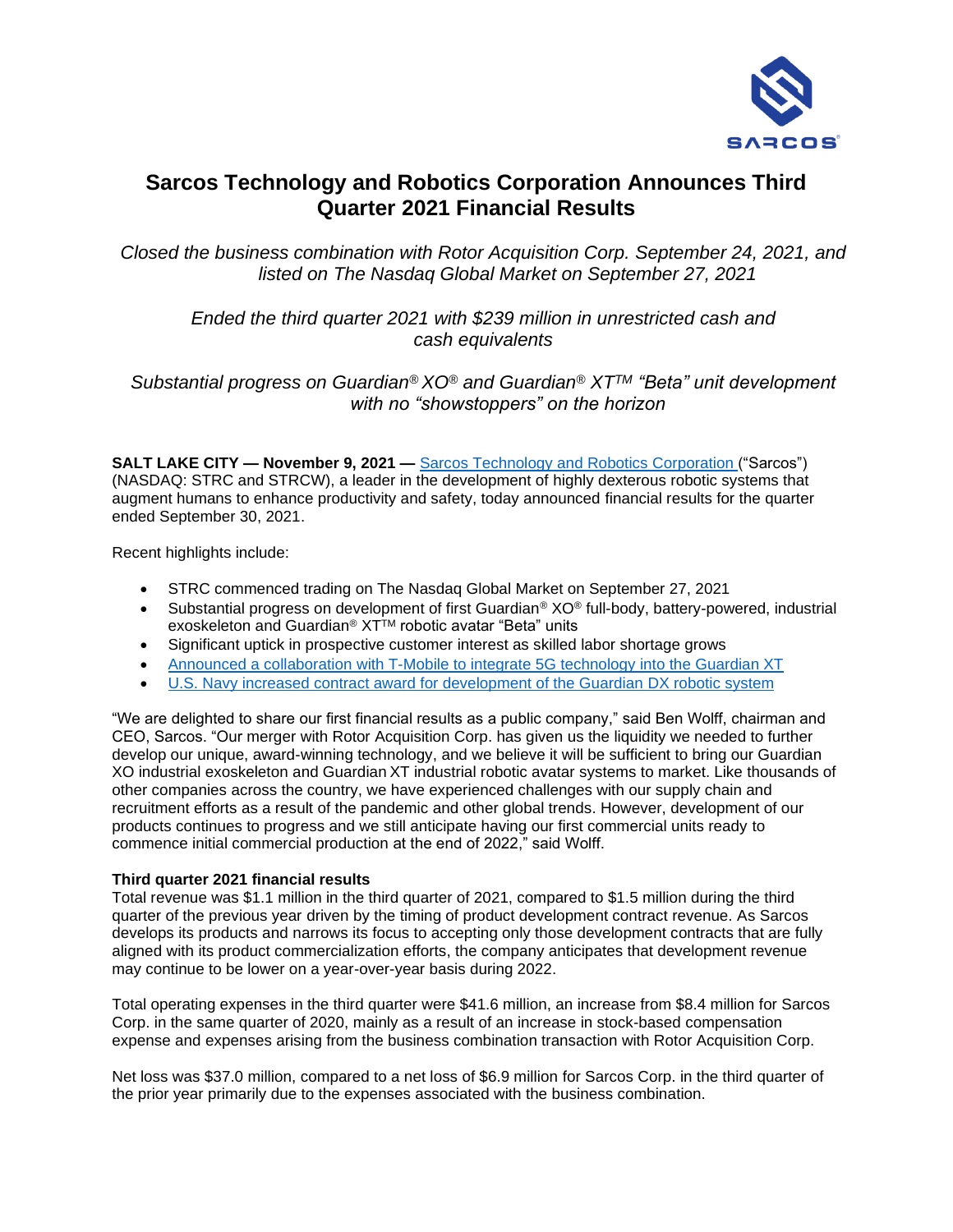

Excluding certain items, non-GAAP net loss was \$8.8 million or (\$0.08) per diluted share. Reconciliation of net loss to non-GAAP net loss is included at the end of this press release.

Sarcos ended the third quarter with \$239 million in unrestricted cash and cash equivalents on its balance sheet. Sarcos also had \$2 million of restricted cash in escrow to cover repayment of its PPP loan in the event the loan is not forgiven.

#### **Development outlook**

In line with the guidance Sarcos gave at its Investor Day in August, the Company continues to expect the first Beta version of its Guardian XT robotic system to be built by the end of 2021, with extensive internal testing of the units during the first half of 2022. Sarcos expects to provide the Beta units to partners and customers for customer pilots in mid-2022. This timing is expected to allow Sarcos to commence initial product of the Guardian XT robotic system at the end of 2022.

The Guardian XO industrial exoskeleton has been impacted more severely by supply chain challenges and an XO Beta unit is now expected to be fully assembled in the first quarter of 2022. However, testing at subsystem and link levels of the Guardian XO Beta unit is well under way and key milestones are being achieved as expected. One notable milestone is the implementation of controls algorithms that enable the unit to balance on its own, a key development essential to addressing some of the safety aspects of the Guardian XO exoskeleton. Notwithstanding the near-term supply chain and staffing challenges, the team remains focused on commencing initial production of the Guardian XO exoskeleton by the end of 2022.

#### **Webcast**

Sarcos will hold a conference call to discuss the third quarter 2021 financial results, along with management's business outlook, at 8:00 a.m. ET on Tuesday, November 9, 2021. Interested investors can access the webcast at [investor.sarcos.com](https://investor.sarcos.com/) under the [events](https://investor.sarcos.com/news-events/events) section. A replay of the call will also be available at [investor.sarcos.com](https://investor.sarcos.com/) for one month after the call.

For more information on Sarcos, its leadership team, and its award-winning product portfolio, please visit [www.sarcos.com.](http://www.sarcos.com/)

###

#### **About Sarcos Technology and Robotics Corporation**

Sarcos Technology and Robotics Corporation (NASDAQ: STRC and STRCW) is a leader in industrial robotic systems that augment human performance by combining human intelligence, instinct, and judgment with the strength, endurance, and precision of machines to enhance employee safety and productivity. Leveraging more than 30 years of research and development, Sarcos' mobile robotic systems, including the Guardian® S, Guardian® GT, Guardian® XO®, and Guardian® XT™, are designed to revolutionize the future of work wherever physically demanding work is done. Sarcos is based in Salt Lake City, Utah. For more information, please visit [www.sarcos.com.](http://www.sarcos.com/)

#### **Forward-Looking Statements**

This press release contains forward-looking statements within the meaning of the Private Securities Litigation Reform Act of 1995, including, but not limited to, Sarcos' product roadmap, including the expected timing of commercialization or new product releases, customer interest in Sarcos' products, Sarcos' plans to expand its product availability and Sarcos' use of capital, including Sarcos' ability to accomplish the initiatives outlined above. Forward-looking statements are inherently subject to risks, uncertainties, and assumptions. Generally, statements that are not historical facts, including statements concerning possible or assumed future actions, business strategies, events, or results of operations, are forward-looking statements. These statements may be preceded by, followed by, or include the words "believes," "estimates," "expects," "projects," "forecasts," "may," "will," "should," "seeks," "plans," "scheduled," "anticipates," "intends" or "continue" or similar expressions. Such forward-looking statements involve risks and uncertainties that may cause actual events, results or performance to differ materially from those indicated by such statements. These forward-looking statements are based on Sarcos' management's current expectations and beliefs, as well as a number of assumptions concerning future events. However, there can be no assurance that the events, results, or trends identified in these forward-looking statements will occur or be achieved. Forward-looking statements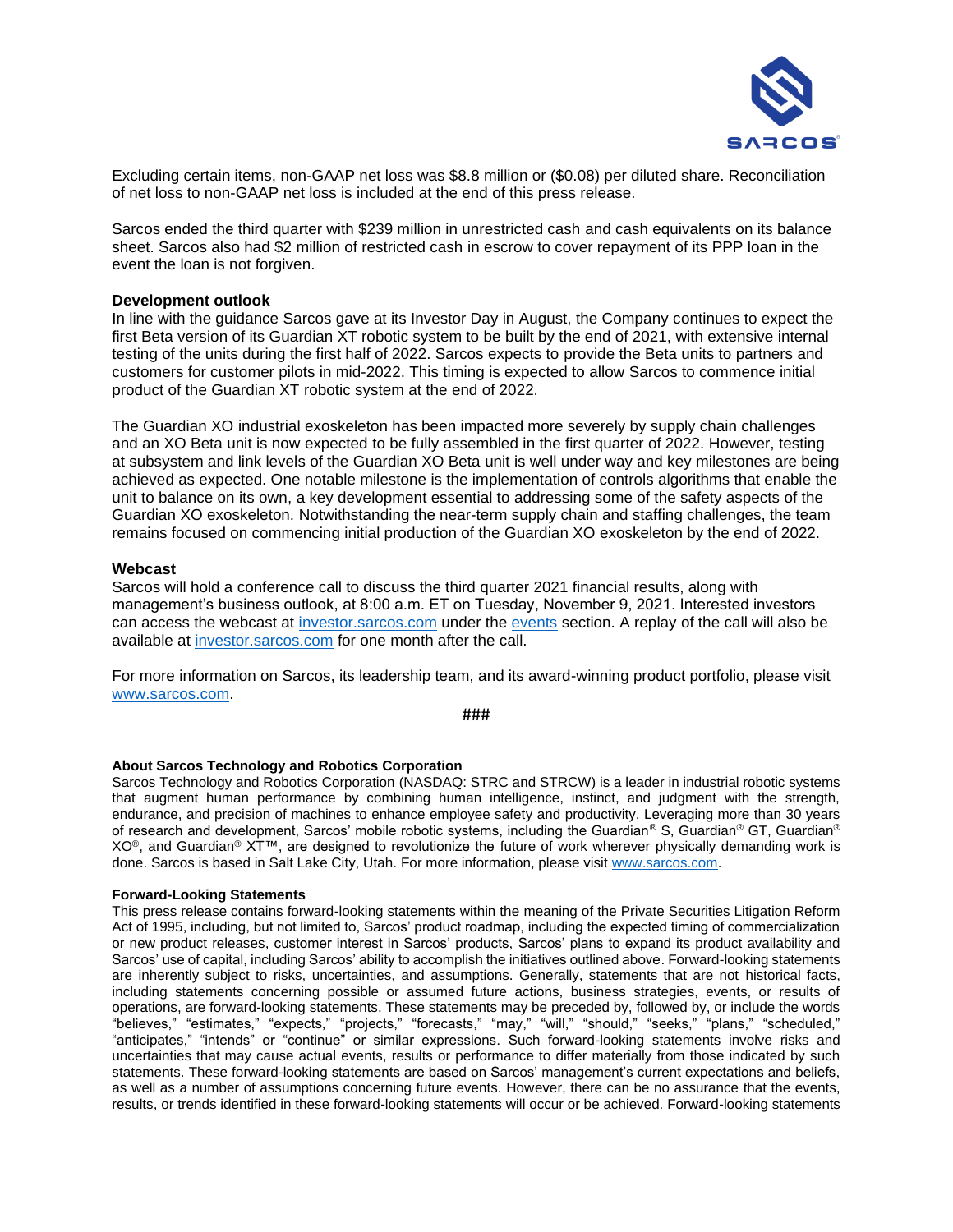

speak only as of the date they are made, and Sarcos is not under any obligation and expressly disclaims any obligation, to update, alter or otherwise revise any forward-looking statement, whether as a result of new information, future events, or otherwise, except as required by law. Readers should carefully review the statements set forth in the reports which Sarcos has filed or will file from time to time with the Securities and Exchange Commission (the "SEC"). In addition to factors previously disclosed in Sarcos' reports filed with the SEC and those identified in this press release, the following factors, among others, could cause actual results to differ materially from forward-looking statements or historical performance: Sarcos' ability to execute on its business strategy, address staffing shortages and supply chain disruptions, launch its products within expected timelines, develop new products and services and enhance existing products and services; ability to respond rapidly to emerging technology trends; ability to compete effectively, recruit and retain qualified personnel and manage growth and costs; and other risks and uncertainties set forth in the section entitled "Risk Factors" and "Cautionary Note Regarding Forward-Looking Statements" in documents filed from time to time with the SEC. The documents filed by Sarcos with the SEC may be obtained free of charge at the SEC's website at www.sec.gov.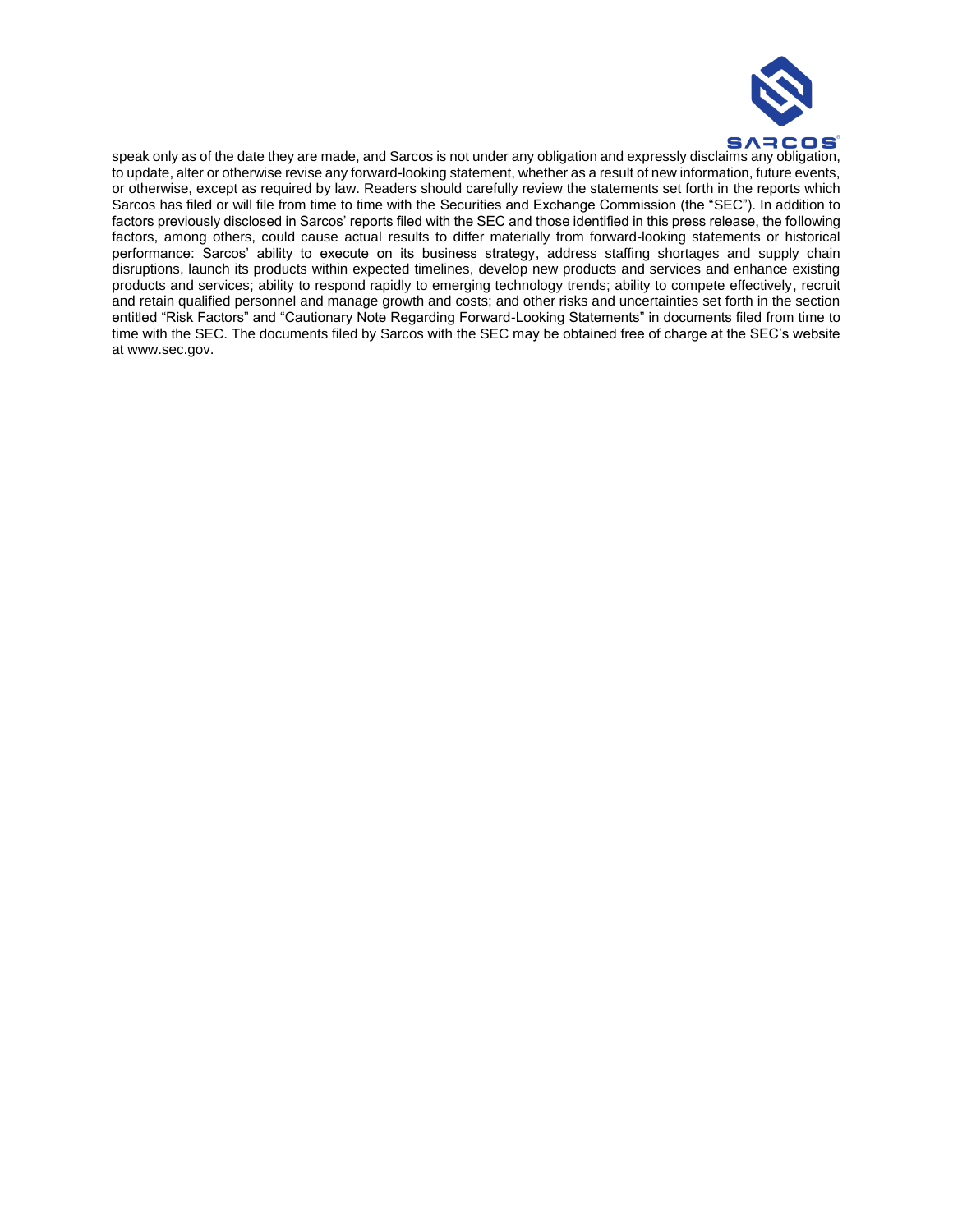

## **SARCOS TECHNOLOGY AND ROBOTICS CORPORATION CONDENSED CONSOLIDATED BALANCE SHEETS**

**(Unaudited)**

(*in thousands, except share data*)

|                                                                         | As of |                           |                          |          |  |
|-------------------------------------------------------------------------|-------|---------------------------|--------------------------|----------|--|
|                                                                         |       | <b>September 30, 2021</b> | <b>December 31, 2020</b> |          |  |
|                                                                         |       | (Unaudited)               |                          | (Note 1) |  |
| <b>Assets</b>                                                           |       |                           |                          |          |  |
| Current assets:                                                         |       |                           |                          |          |  |
| Cash and cash equivalents                                               | \$    | 239,148                   | $\mathcal{S}$            | 33.664   |  |
| Restricted cash, current                                                |       | 108                       |                          |          |  |
| Accounts receivable                                                     |       | 777                       |                          | 1,051    |  |
| Unbilled receivable                                                     |       | 56                        |                          | 219      |  |
| Inventories                                                             |       | 1,314                     |                          | 707      |  |
| Prepaid expenses and other current assets                               |       | 1,450                     |                          | 693      |  |
| Total current assets                                                    |       | 242,853                   |                          | 36,334   |  |
| Restricted cash, net of current                                         |       | 1,932                     |                          |          |  |
| Property and equipment, net                                             |       | 5,236                     |                          | 1,425    |  |
| Other non-current assets                                                |       | 426                       |                          | 292      |  |
| <b>Total assets</b>                                                     | \$    | 250,447                   | \$                       | 38,051   |  |
| Liabilities and stockholders' equity                                    |       |                           |                          |          |  |
| Current liabilities:                                                    |       |                           |                          |          |  |
| Accounts payable                                                        | \$    | 1,933                     | -\$                      | 972      |  |
| <b>Accrued liabilities</b>                                              |       | 2,689                     |                          | 1,255    |  |
| Notes payable, current                                                  |       | 108                       |                          | 1,328    |  |
| Total current liabilities                                               |       | 4,730                     |                          | 3,555    |  |
| Notes payable, net of current                                           |       | 1,892                     |                          | 1,066    |  |
| Warrant liabilities                                                     |       | 5,265                     |                          |          |  |
| Deferred rent long term                                                 |       | 1,819                     |                          |          |  |
| Other non-current liabilities                                           |       | 300                       |                          | 526      |  |
| <b>Total liabilities</b>                                                |       | 14,006                    |                          | 5,147    |  |
| Commitments and contingencies (Note 11)                                 |       |                           |                          |          |  |
| Stockholders' equity:                                                   |       |                           |                          |          |  |
| Common stock, \$0.0001 par value, 990,000,000 and 133,312,415 shares    |       |                           |                          |          |  |
| authorized as of September 30, 2021 and December 31, 2020; 137,589,275  |       |                           |                          |          |  |
| and 104,039,354 shares issued and outstanding as of September 30, 2021, |       | 13                        |                          | 10       |  |
| and December 31, 2020, respectively                                     |       |                           |                          |          |  |
| Additional paid-in capital                                              |       | 347,857                   |                          | 96,880   |  |
| <b>Accumulated deficit</b>                                              |       | (111, 429)                |                          | (63,983) |  |
| Total Sarcos Technology and Robotics Corporation stockholders' equity   |       | 236,441                   |                          | 32,907   |  |
| Noncontrolling interests                                                |       |                           |                          | (3)      |  |
| Total stockholders' equity                                              |       | 236,441                   |                          | 32,904   |  |
| Total liabilities and stockholders' equity                              | \$    | 250,447                   | \$                       | 38,051   |  |

*See Sarcos 10-Q filing dated November 9, 2021, for accompanying notes to the condensed consolidated financial statements.*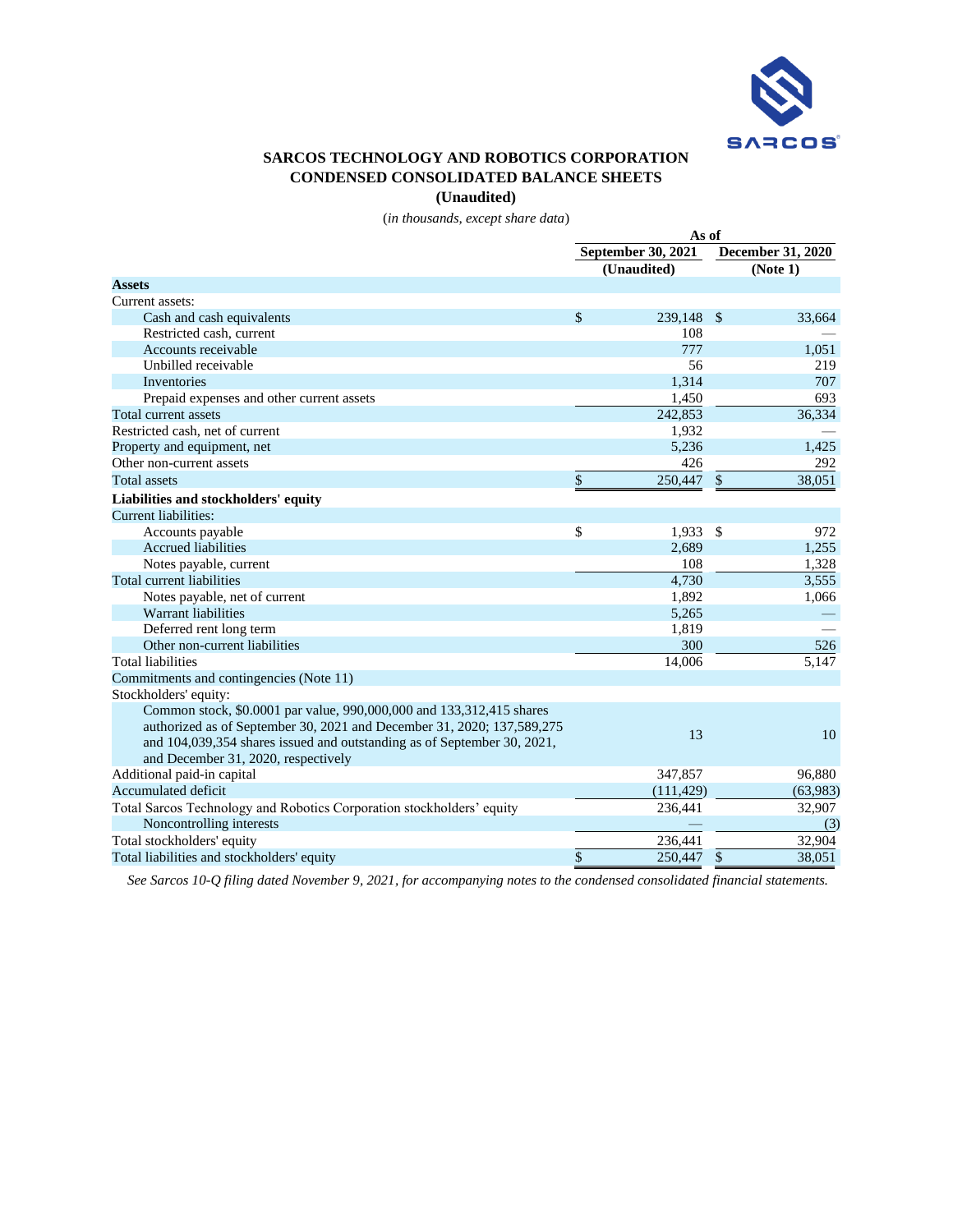

#### **SARCOS TECHNOLOGY AND ROBOTICS CORPORATION CONDENSED CONSOLIDATED STATEMENTS OF OPERATIONS AND COMPREHENSIVE LOSS**

**(Unaudited)**

(*in thousands, except share and per share data*)

|                                                         |     | <b>Three Months Ended</b><br>September 30, |     |             | <b>Nine Months Ended</b><br>September 30, |             |    |            |  |  |
|---------------------------------------------------------|-----|--------------------------------------------|-----|-------------|-------------------------------------------|-------------|----|------------|--|--|
|                                                         |     | 2021                                       |     | 2020        |                                           | 2021        |    | 2020       |  |  |
| Revenue, net                                            | \$. | 1,129                                      | -S  | 1,505       | $\mathcal{S}$                             | 4,071       | \$ | 5,387      |  |  |
| Operating expenses:                                     |     |                                            |     |             |                                           |             |    |            |  |  |
| Cost of revenue                                         |     | 929                                        |     | 1,044       |                                           | 2,807       |    | 3,537      |  |  |
| Research and development                                |     | 4,529                                      |     | 4,606       |                                           | 11,398      |    | 11,249     |  |  |
| General and administrative                              |     | 33,864                                     |     | 2,017       |                                           | 39,099      |    | 5,716      |  |  |
| Sales and marketing                                     |     | 2,295                                      |     | 732         |                                           | 4,114       |    | 2,023      |  |  |
| Total operating expenses                                |     | 41,617                                     |     | 8,399       |                                           | 57,418      |    | 22,525     |  |  |
| Loss from operations                                    |     | (40, 488)                                  |     | (6,894)     |                                           | (53, 347)   |    | (17, 138)  |  |  |
| Interest (expense) income, net                          |     | (7)                                        |     |             |                                           | (30)        |    | 58         |  |  |
| Gain on warrant liability                               |     | 3,510                                      |     |             |                                           | 3,510       |    |            |  |  |
| Gain on forgiveness of notes payable                    |     |                                            |     |             |                                           | 2,394       |    |            |  |  |
| Other income, net                                       |     |                                            |     |             |                                           | 28          |    | 31         |  |  |
| Loss before provision for income taxes                  |     | (36,985)                                   |     | (6,893)     |                                           | (47, 445)   |    | (17,049)   |  |  |
| Provision for income taxes                              |     |                                            |     |             |                                           |             |    |            |  |  |
| Net loss and comprehensive loss                         |     | (36,985)                                   |     | (6, 893)    |                                           | (47, 446)   |    | (17,049)   |  |  |
| Net loss attributable to common stockholders            |     | (36,985)                                   | S   | (6,893)     | S                                         | (47, 446)   | æ. | (17,049)   |  |  |
| Net loss per share attributable to common stockholders: |     |                                            |     |             |                                           |             |    |            |  |  |
| Basic and diluted                                       | \$  | (0.35)                                     | -\$ | (0.07)      | S                                         | (0.45)      | -S | (0.17)     |  |  |
| Weighted-average shares used in computing net loss per  |     |                                            |     |             |                                           |             |    |            |  |  |
| share                                                   |     |                                            |     |             |                                           |             |    |            |  |  |
| attributable to common stockholders                     |     |                                            |     |             |                                           |             |    |            |  |  |
| Basic and diluted                                       |     | 106,614,893                                |     | 103,506,165 |                                           | 104,922,111 |    | 98,862,683 |  |  |

*See Sarcos 10-Q filing dated November 9, 2021, for accompanying notes to the condensed consolidated financial statements.*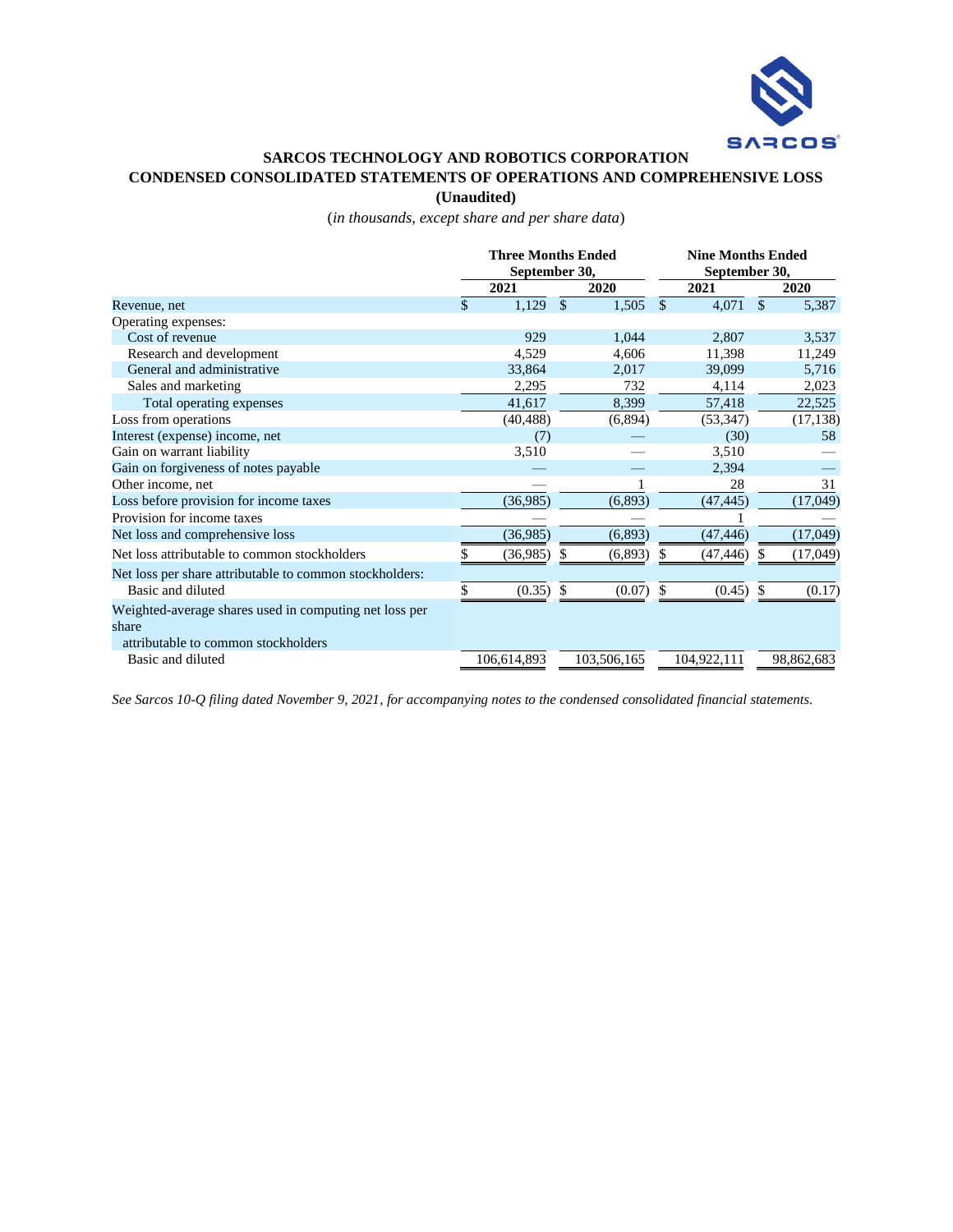

# **SARCOS TECHNOLOGY AND ROBOTICS CORPORATION CONDENSED CONSOLIDATED STATEMENTS OF CASH FLOWS**

**(Unaudited)**

**(in thousands)**

|                                                                                             | Nine Months Ended September 30,      |              |
|---------------------------------------------------------------------------------------------|--------------------------------------|--------------|
|                                                                                             | 2021                                 | 2020         |
|                                                                                             |                                      |              |
| Cash flows from operating activities:                                                       |                                      |              |
| Net loss<br>Adjustments to reconcile net loss to net cash provided by operating activities: | \$<br>$(47, 446)$ \$                 | (17,049)     |
| Share-based compensation                                                                    | 30,758                               | 2,104        |
| Depreciation and amortization                                                               | 326                                  | 345          |
| Change in fair value of warrant liability                                                   | (3,510)                              |              |
| Gain on forgiveness of notes payable                                                        | (2, 394)                             |              |
| Changes in operating assets and liabilities                                                 |                                      |              |
| Accounts receivable                                                                         | 274                                  | 384          |
| Unbilled receivable                                                                         | 163                                  | 673          |
| Inventories                                                                                 | (607)                                | 164          |
| Other non-current assets                                                                    | (134)                                | (192)        |
| Prepaid expenses and other current assets                                                   | (331)                                | (86)         |
| Accounts payable                                                                            | 930                                  | (171)        |
| <b>Accrued liabilities</b>                                                                  | 315                                  | 461          |
| Unearned revenue                                                                            |                                      | 297          |
| Deferred rent                                                                               | 831                                  |              |
| Other non-current liabilities                                                               | (83)                                 | 629          |
| Net cash used in operating activities                                                       | (20,908)                             | (12, 441)    |
| Cash flows from investing activities:                                                       |                                      |              |
| Purchases of property and equipment                                                         | (3,039)                              | (804)        |
|                                                                                             |                                      |              |
| Net cash used in investing activities                                                       | (3,039)                              | (804)        |
| <b>Cash flows from financing activities:</b>                                                |                                      |              |
| Proceeds from issuance of convertible preferred stock                                       |                                      | 39,867       |
| Proceeds from notes payable                                                                 | 2,000                                | 2,394        |
| Proceeds from exercise of stock options                                                     | 20                                   | 107          |
| Purchase of non-controlling interest                                                        | (200)                                |              |
| Payment of obligations under capital leases                                                 | (3)                                  | (2)          |
| Proceeds from PIPE                                                                          | 220,000                              |              |
| Proceeds from Merger                                                                        | 25,359                               |              |
| Payments for transaction costs                                                              | (15,705)                             |              |
| Net cash provided by financing activities                                                   | 231,471                              | 42,366       |
| Net increase in cash, cash equivalents, and restricted cash                                 | 207,524                              | 29,121       |
| Cash, cash equivalents, and restricted cash at beginning of period                          | 33,664                               | 9,195        |
| Cash, cash equivalents, and restricted cash at end of period                                | \$<br>241,188<br>\$                  | 38,316       |
| Supplemental disclosure of cash flow information:                                           |                                      |              |
| Cash paid for interest                                                                      | \$<br>$\mathbf{1}$<br>$\mathcal{S}$  | $\mathbf{1}$ |
| Cash paid for income taxes                                                                  | \$<br>$\overline{2}$<br>\$           |              |
| Supplemental disclosure of non-cash investing activities:                                   |                                      |              |
| Issuance of common stock warrants                                                           | \$<br>\$                             | 1,220        |
| Purchases of property and equipment included in accounts payable at period-end              | \$<br>\$<br>232                      | 5            |
| Purchase of property and equipment under capital leases                                     | \$<br>\$<br>$\overline{\phantom{a}}$ | 386          |
| Vesting of founder shares subject to repurchase                                             | \$<br>\$                             | 75           |
| Leasehold improvements paid by lessor                                                       | \$<br>988<br>\$                      |              |
| Unpaid transaction costs                                                                    | \$<br>$\$\,$<br>669                  |              |
| Assumption of warrant liabilities                                                           | \$<br>8,774 \$                       |              |

*Sarcos 10-Q filing dated November 9, 2021, for accompanying notes to the condensed consolidated financial statements.*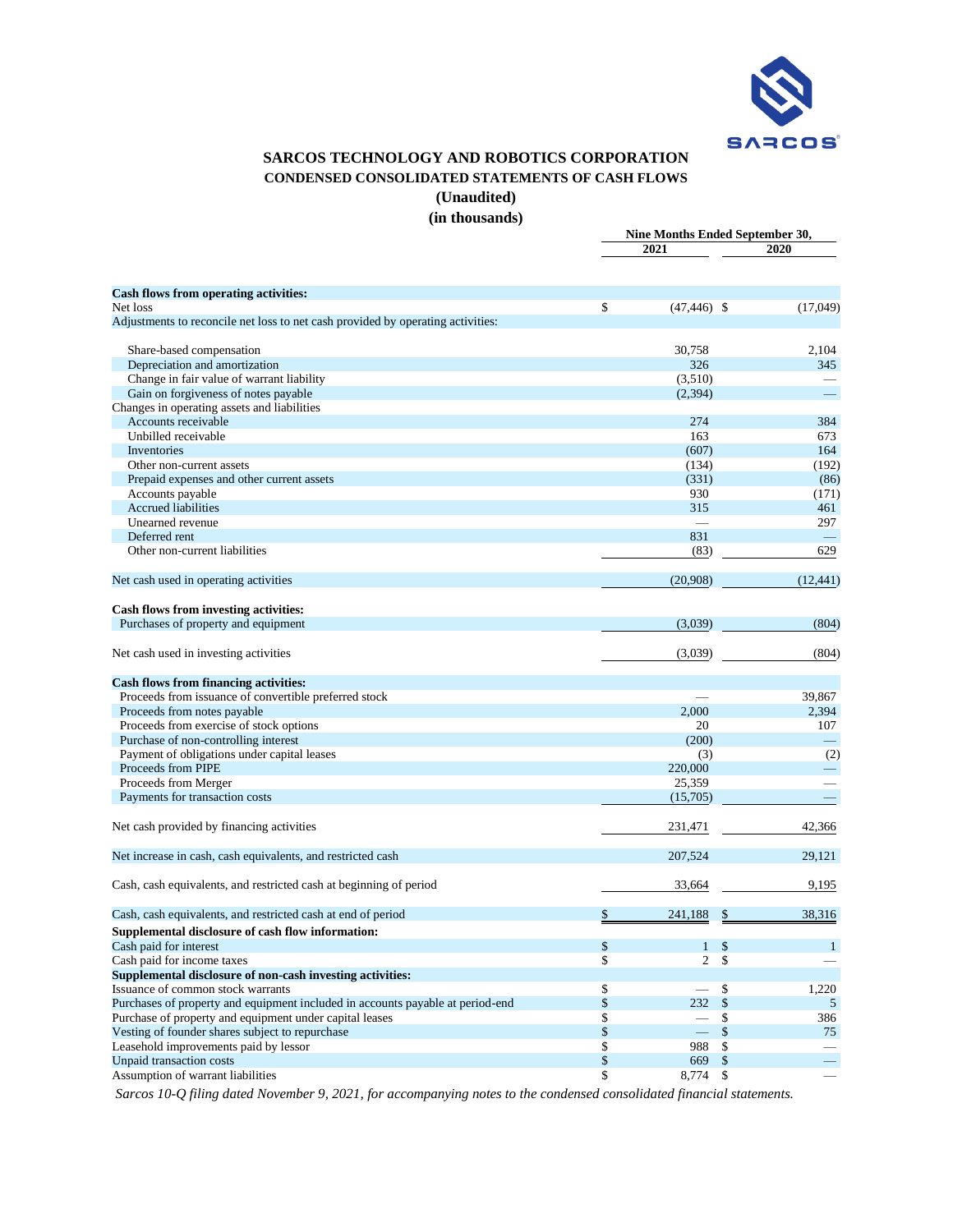

# **Non-GAAP Financial Measures**

To supplement our financial statements presented in accordance with GAAP and to provide investors with additional information regarding our financial results, we have presented in this release Non-GAAP net loss and Non-GAAP net loss per share, each of which are non-GAAP financial measures. Non-GAAP net loss and Non-GAAP net loss per share are not based on any standardized methodology prescribed by GAAP and are not necessarily comparable to similarly titled measures presented by other companies.

We define Non-GAAP net loss as our GAAP measured Net loss excluding the impact from stock-based compensation expense, gain on forgiveness of notes payable, gain or loss on change in fair value of derivative instruments and warrant liabilities, and one-time expenses related to our business combination. We define Non-GAAP net loss per share as non-GAAP net loss divided by weighted average outstanding shares.

The most directly comparable GAAP measure to Non-GAAP net loss is net loss. The most directly comparable GAAP measure to Non-GAAP net loss per share is net loss per share. We believe excluding the impact of these items in calculating Non-GAAP net loss can provide a useful measure for period-to-period comparisons of our core operating performance. We monitor, and have presented in this release, Non-GAAP net loss and Non-GAAP net loss per share because they are each a key measure used by our management and board of directors to understand and evaluate our operating performance, to establish budgets and to develop operational goals for managing our business. We believe Non-GAAP net loss helps identify underlying trends in our business that could otherwise be masked by the effect of the expenses that we include in net loss. Accordingly, we believe Non-GAAP net loss provides useful information to investors, analysts and others in understanding and evaluating our operating results, enhancing the overall understanding of our past performance.

Non-GAAP net loss and Non-GAAP net loss per share are not prepared in accordance with GAAP and should not be considered in isolation of, or as an alternative to, measures prepared in accordance with GAAP. There are a number of limitations related to the use of Non-GAAP net loss rather than net loss, and Non-GAAP net loss per share rather than net loss per share, which are in each case the most directly comparable financial measure calculated and presented in accordance with GAAP. In addition, the expenses and other items that we exclude in our calculations of Non-GAAP net loss may differ from the expenses and other items, if any, that other companies may exclude from Non-GAAP net loss when they report their operating results, limiting the usefulness of Non-GAAP net loss and Non-GAAP net loss per share for comparative purposes.

In addition, other companies may use other measures to evaluate their performance, all of which could reduce the usefulness of Non-GAAP net loss and Non-GAAP net loss per share as tools for comparison.

The following table reconciles Non-GAAP net loss to net loss, the most directly comparable financial measure calculated and presented in accordance with GAAP (in thousands, except share and per share data):

|                                                                                                              | <b>Three Months Ended</b><br>September 30, (unaudited) |               |      |              | <b>Nine Months Ended September</b><br>30, (unaudited) |                |      |            |  |  |
|--------------------------------------------------------------------------------------------------------------|--------------------------------------------------------|---------------|------|--------------|-------------------------------------------------------|----------------|------|------------|--|--|
|                                                                                                              |                                                        | 2021          | 2020 |              |                                                       | 2021           | 2020 |            |  |  |
| Net loss                                                                                                     | S                                                      | $(36,985)$ \$ |      | $(6,893)$ \$ |                                                       | $(47, 446)$ \$ |      | (17,049)   |  |  |
| Non-GAAP adjustments:                                                                                        |                                                        |               |      |              |                                                       |                |      |            |  |  |
| Stock-based compensation expense $(1)$                                                                       |                                                        | 30,367        | -S   | 717          |                                                       | 30,758         | -S   | 2,104      |  |  |
| Gain on forgiveness of notes payable                                                                         |                                                        |               |      |              |                                                       | (2,394)        |      |            |  |  |
| Change in fair value of warrant liability                                                                    |                                                        | (3,510)       |      |              |                                                       | (3,510)        |      |            |  |  |
| Expenses related to Business Combination <sup>(2)</sup>                                                      |                                                        | 1,322         |      |              |                                                       | 1,794          |      |            |  |  |
| Non-GAAP net loss                                                                                            |                                                        | (8,806)       |      | (6,176)      |                                                       | (20,798)       |      | (14, 945)  |  |  |
| Non-GAAP net loss per share attributable to common<br>stockholder                                            |                                                        |               |      |              |                                                       |                |      |            |  |  |
| Basic and diluted                                                                                            |                                                        | $(0.08)$ \$   |      | $(0.06)$ \$  |                                                       | (0.20)         | - \$ | (0.15)     |  |  |
| Weighted-average shares used in computing non-GAAP<br>net loss per share attributable to common stockholders |                                                        |               |      |              |                                                       |                |      |            |  |  |
| Basic and diluted                                                                                            |                                                        | 106.614.893   |      | 103.506.165  |                                                       | 104.922.111    |      | 98.862.683 |  |  |

1. Stock-based compensation associated with equity compensation plans, and for 2020, repurchase options related to Old Sarcos Class B common stock included in Part I, Item 1. "Financial Statements."

2. Expenses related to the Business Combination. These costs are included within General and administrative expenses within the Condensed Consolidated Statements of Operations and Comprehensive Loss.